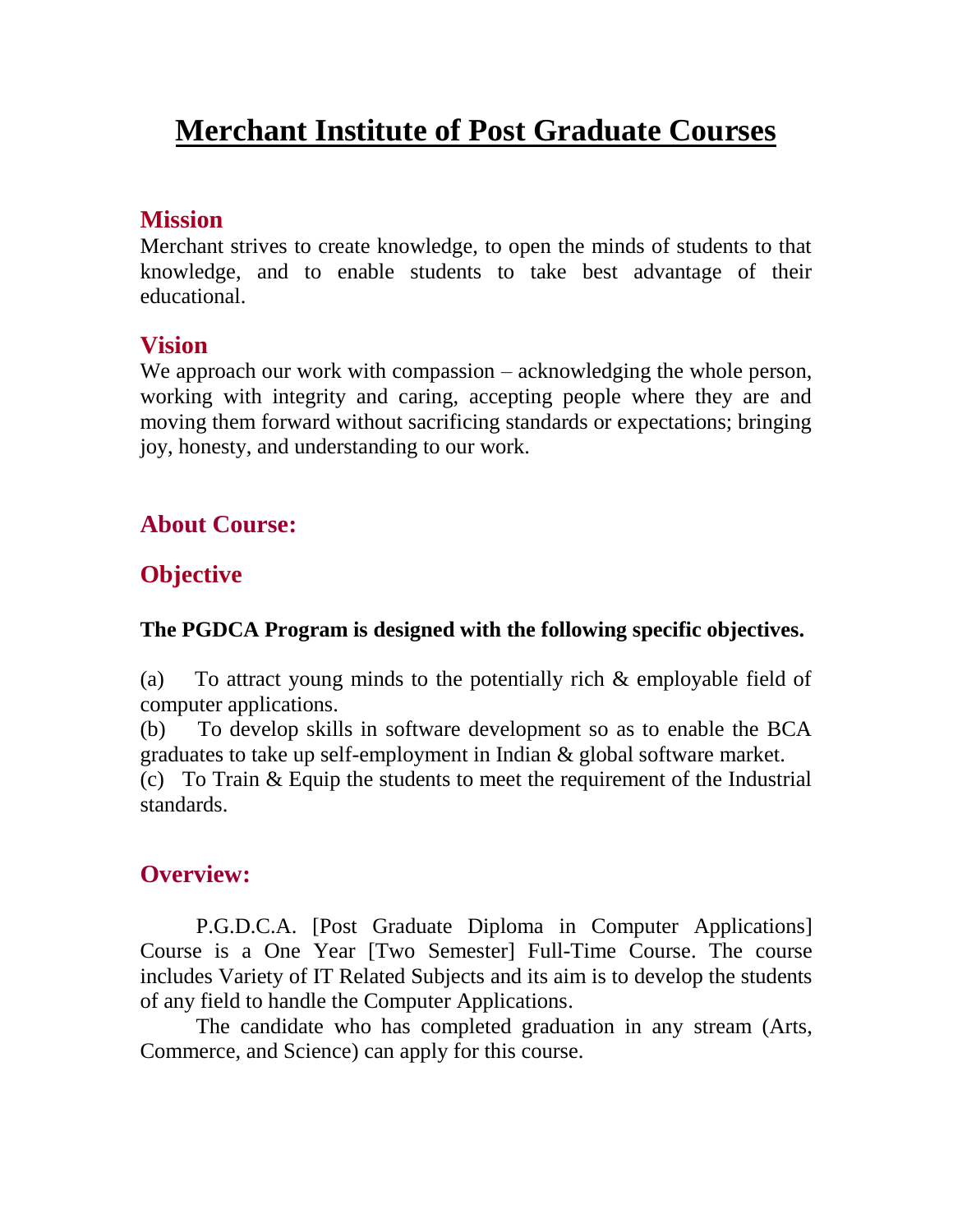# **Objective:**

The objective of PGDCA programme is to build system programmers and analysts to meet the manpower requirement of fast developing software industry. This programme is designed to achieve the programming efficiency and analysis ability of students.

### **Infrastructure:**

- Well-furnished class room with multimedia facility.
- Hi-tech Infrastructure.
- Well-equipped Computer Lab & Library.
- Institute provides hostel facility at a reasonable cost.
- Indoor and outdoor sport facility.

# **Activity**

1. Work Shops & Seminars

A college frequently organizes workshops, seminars and conferences for students. It works as a platform for development and up-gradation of the individual.

#### 3. Tours

A college arranges tour for the student because it is necessary to go outside of the college and getting knowledge of a world.

4. Sports Week & Cultural Activities

Sport is a best exercise for the human being. Indoor and outdoor sports arranged by institute time by time. Culture is a best identity of a India. So it is connected with our real Indian life. College arranges Annual Function, Navratri Function, and Day Celebration etc.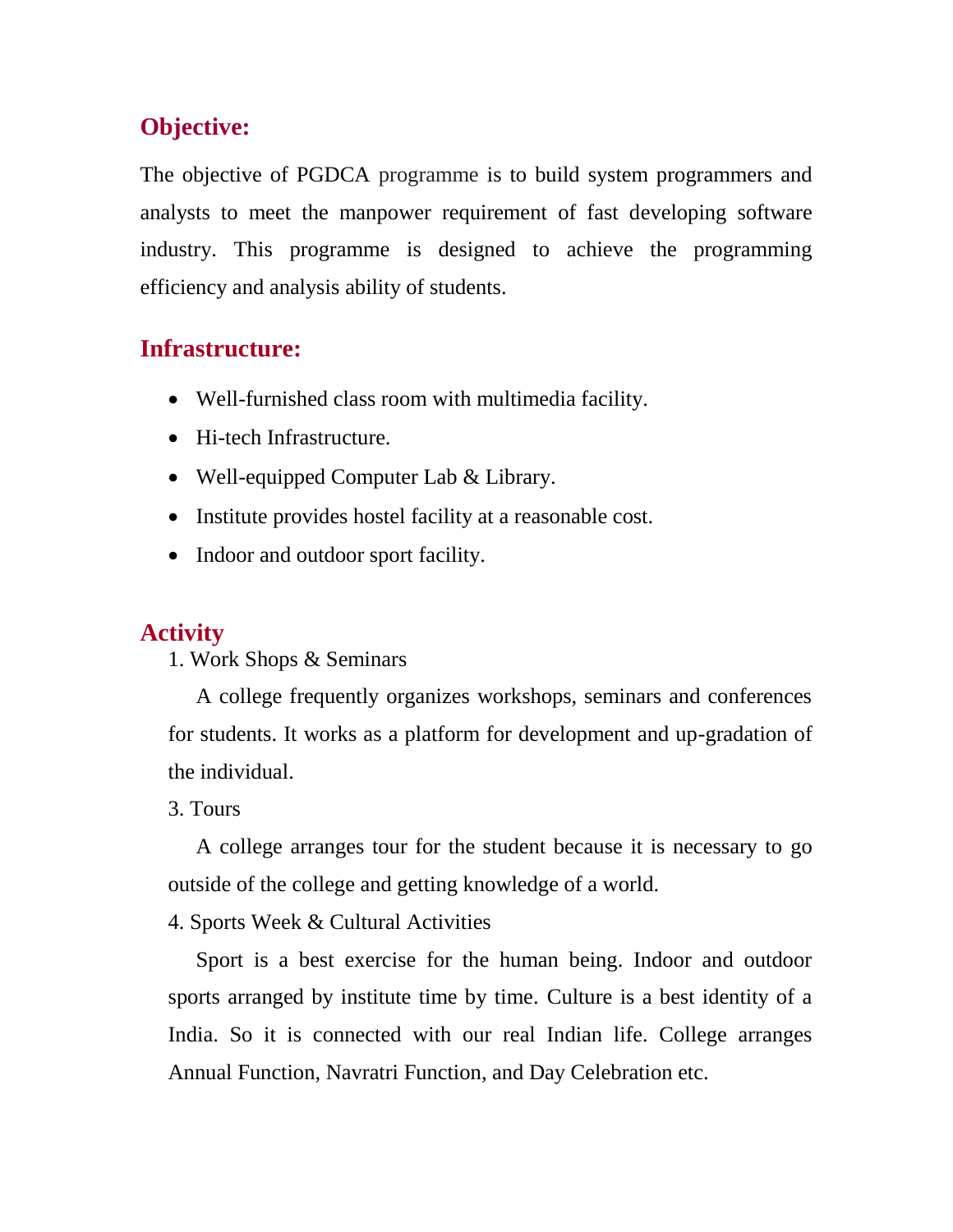# **Future after completion of course:**

- Students became more competent in handling the computer applications.
- Students can take admission in MCA after completion of this course.
- After completion of this course students can get the job in government sector as well as in private sectors.

# **Faculty:**

| <b>Name</b>                                | <b>Designation</b>                    |              | <b>Qualification</b> Experience |         |
|--------------------------------------------|---------------------------------------|--------------|---------------------------------|---------|
| Mr. Jitendra darji Assistant<br>Principal) |                                       | professor(IC | M.C.A                           | 8 years |
|                                            | Mr. Jagdish patel Assistant professor |              | M.C.A                           | 5 years |
| Mr. Sunil thakkar Assistant professor      |                                       |              | M.C.A                           | 5 years |

# **Facility**

# **College library**

- Library is the heart, soul and mind of academic institutions whereas books provide the intellectual nourishment required for all kinds of academic endeavors. The institute is having ample books and peripherals.
- The college subscribes computer technology related magazines, journals and newspapers.

# **Computer Lab**

- We have four fully air conditioned laboratories.
- The lab contains more than 220 computers having latest configuration.
- All computers are connected with internet facility.
- Multimedia projector in all the labs.
- We provide separate computer to each student and sufficient time for practice.